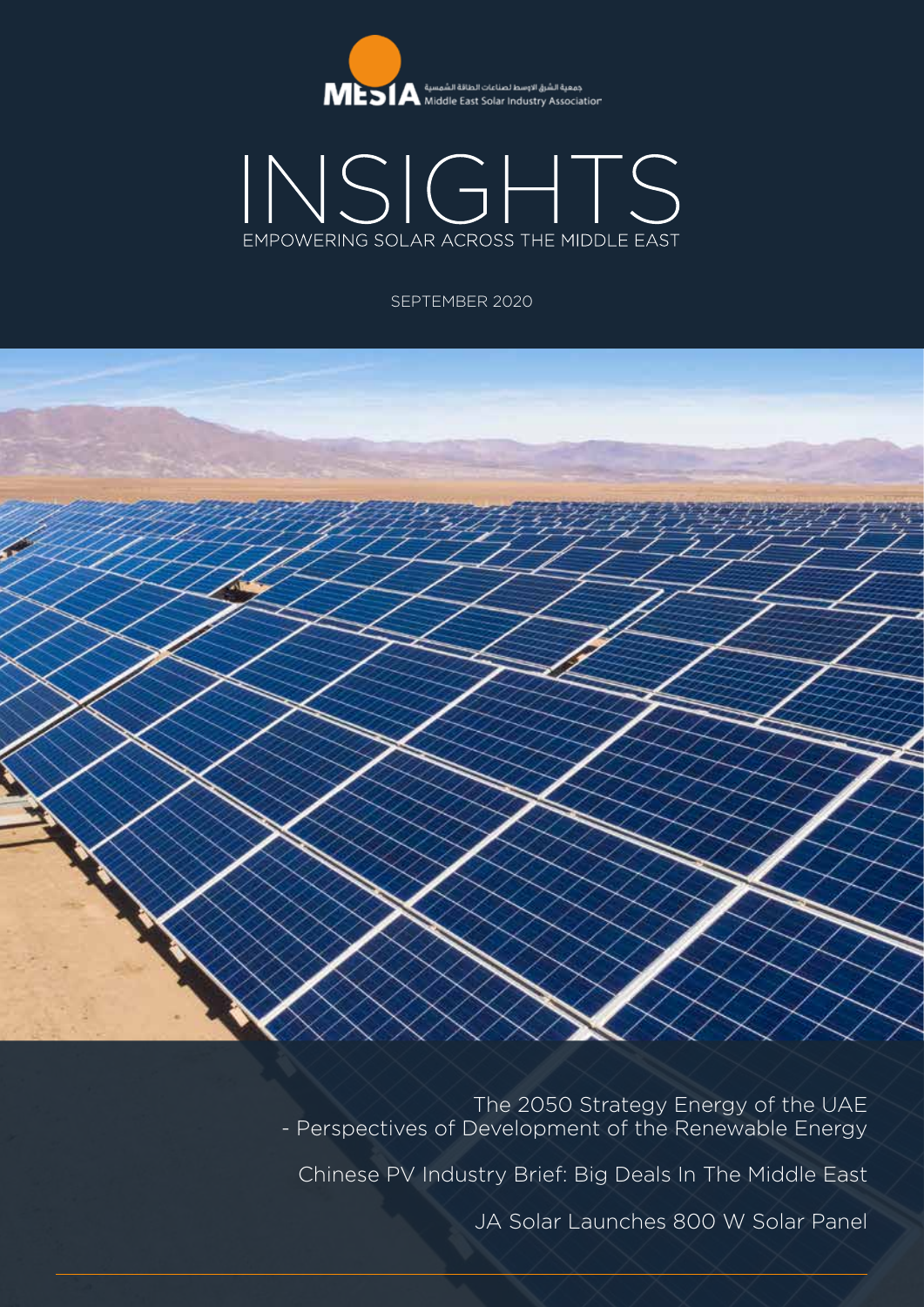## WHAT YOU MAY HAVE MISSED



#### The 2050 Strategy Energy of the UAE - Perspectives of Development of the Renewable Energy

#### By Karim Megherbi

The UAE enjoys one of the highest radiation levels in the world with a very low variability. Home country of the lowest solar PV1 PPA2 and CSP3 PPA prices in the world, it also attains the 7th largest reserves of both oil and gas (O&G) and a significant portion of its GDP (app 30%) is derived from it.

While the world is moving towards net-zero CO2 emissions and countries are trying to move away from oil, which direction the State will take in the coming decades?

Download **[here](http://www.mesia.com/karims-article-_september-2020/)**.



#### The 2050 Strategy Energy of the UAE Perspectives of Development of the

**Renewable Energy** 



# MIDDLE EAST SOLAR NEWS

#### JA Solar Launches 800 W Solar Panel

Source: PV Magazine 14 August 2020



Shanghai Electric has won a contract to build the fifth 900 MW phase of a 5 GW solar park in Dubai. JA Solar also agreed this week to supply 138 MW of PV modules for two projects in Jordan.

Read **[more](https://www.pv-magazine.com/2020/07/31/chinese-pv-industry-brief-big-deals-in-the-middle-east/)**.

## Chinese PV Industry Brief: Big Deals In The Middle East

Source: PV Magazine 14 August 2020

The new product, currently the most powerful panel on the market, was showcased at the SNEC PV Power Expo in Shanghai. Also presented at the fair was a 780 W product from Tongwei and a 660 W module from Trina.

Read **[more](https://www.pv-magazine.com/2020/08/14/ja-solar-launches-800-w-solar-panel/)**.

## SNAPSHOT OF THE MONTH



By Dania Musallam



**Insights on Energy Storage in MENA**

MENA countries benefit from high level of solar irradiation, giving solar energy an advantage to produce power during the day. The advancements in technology and research is paving the way towards a possibility of making fantasies a reality. Storage solutions supplying a demand for 24 hours seems to be within reach in the near future. To understand how the market is currently performing and what shall we expect in the near future, MESIA had the pleasure to interview Dr Imran Syed, Head of Industrial Power and Energy Storage at Enerwhere.

Download **[here](http://www.mesia.com/wp-content/uploads/2020/09/Snapshot-Septmber-2020-1.pdf)**.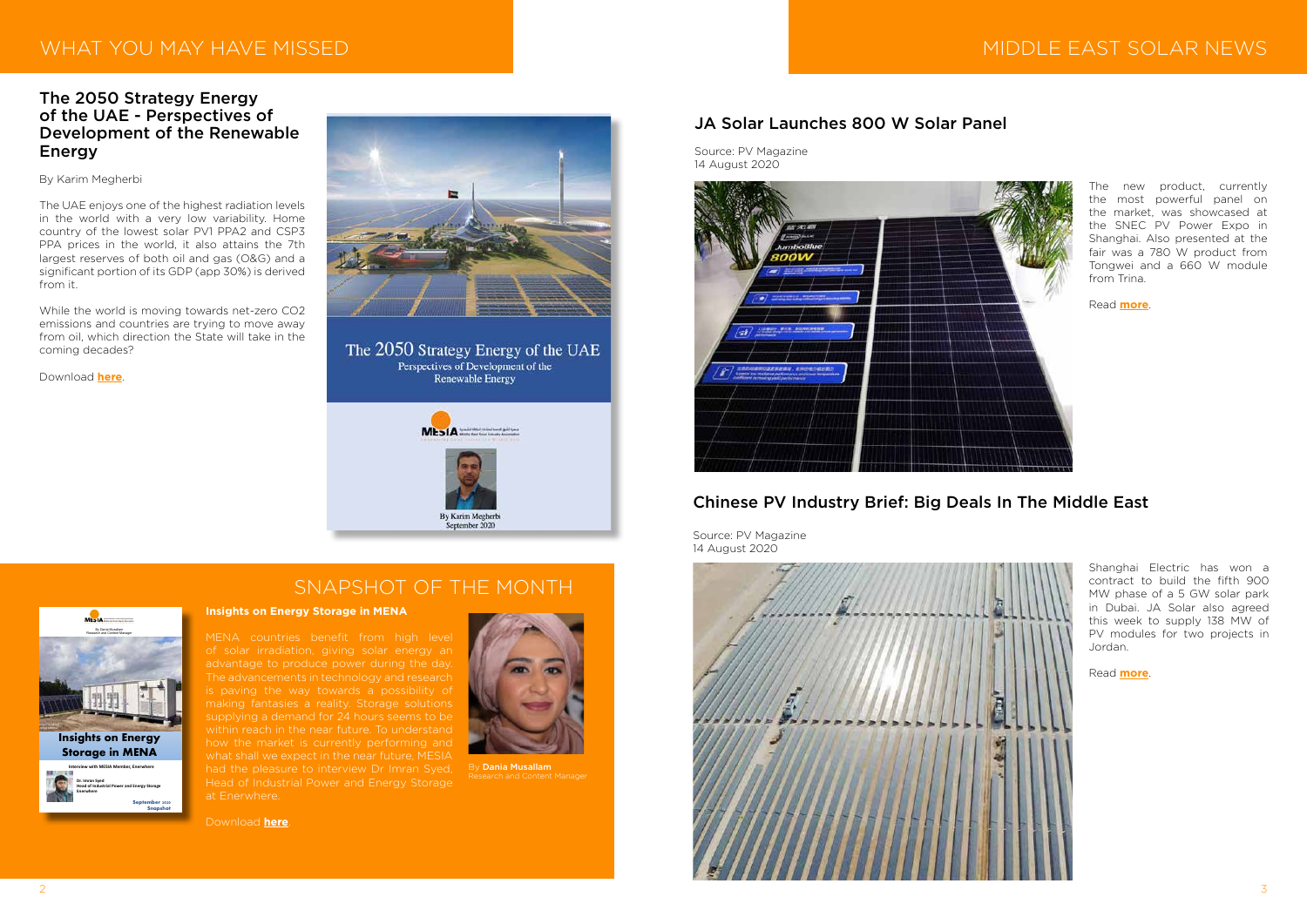# MIDDLE EAST SOLAR NEWS

#### IRENA Wants To Improve Western African Grids For Renewables Integration

Source: PV Magazine 17 August 2020



Yellow Door Energy's solar projects have eliminated 21,600 tonnes of carbon emissions, equivalent to removing 4,700 passenger cars off the road

Read **[more](https://www.utilities-me.com/news/15844-yellow-door-energy-reaches-110-megawatts-of-solar-milestone)**.

#### Yellow Door Energy Reaches 110 Megawatts Of Solar Milestone

Source: Utilities 16 August 2020



#### BP To Move Heavily In Acquisitions & Divestments To Deliver New Strategy, Says GlobalData

Source: Utilities Middle East 11 August 2020



The world's largest green hydrogen project will supply 650 tons per day of carbonfree hydrogen for transportation globally and save the world three million tons per year of CO2

Read **[more](https://www.pv-magazine.com/press-releases/talesun-solar-to-supply-130-mw-to-cengiz-energy-in-turkey/)**.

## Talesun Solar to Supply 130 MW to Cengiz Energy in Turkey

Source: PV Magazine 17 August 2020



The international agency is seeking consultants to capacity, of which 32% comes from hydroelectricity prepare a plan to expand grid infrastructure across Western African countries. The ECOWAS region currently has only 16 GW of power generation Read **[more](https://www.pv-magazine.com/2020/08/17/irena-wants-to-improve-western-african-grids-for-renewables-integration/)**.

The company is focusing on renewables and decarbonisation Following yesterday's announcement of BP's strategy for transition from an international oil company to an international energy company, Will Scargill, Managing Oil & Gas Analyst at GlobalData, a leading data and analytics company, offers his view on this transition;

Read **[more](https://www.utilities-me.com/power/15819-bp-to-move-heavily-in-acquisitions-divestments-to-deliver-new-strategy-says-globaldata)**.

#### South African Utility Eskom Launches Tender For 80 MW/320 MWH Of Storage

Source: PV Magazine 3 August 2020



The South African national power company is planning to deploy large scale energy storage capacity at the Skaapvlei substation. The facility will help manage the intermittent energy generated by a 100 MW Eskom wind farm.

Read **[more](https://www.pv-magazine.com/2020/08/03/south-african-utility-eskom-launches-tender-for-80-mw-320-mwh-of-storage/)**.

and 68% from thermal power.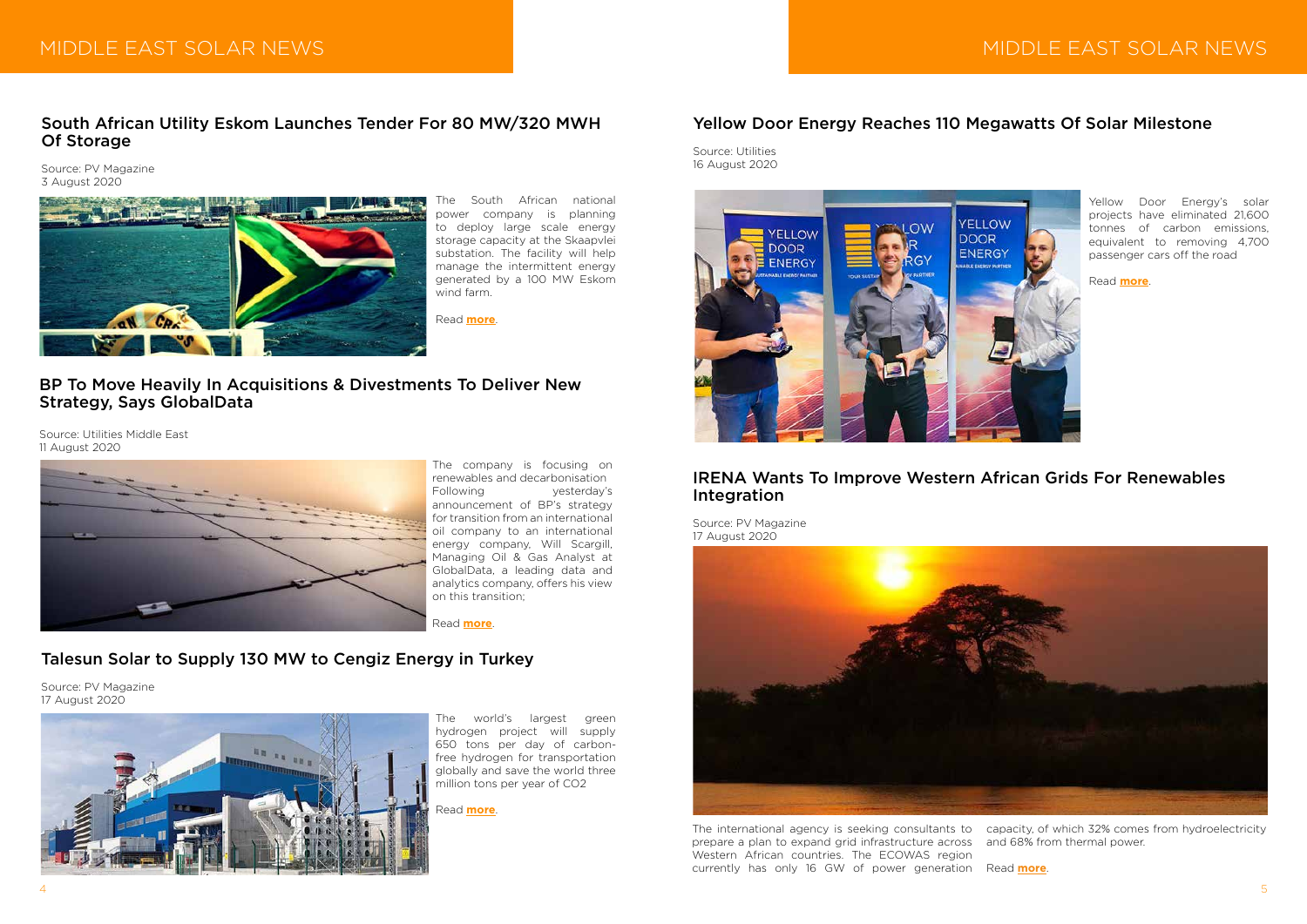# MIDDLE EAST SOLAR NEWS



#### Photovoltaic + Energy Storage – The Ultimate Solution For Future Energy

Source: PV Magazine 13 August 2020



Swedish start-up Azelio says it will have a pilot project up and running in Masdar City by the end of next month. The technology sees electricity used to super heat aluminum with energy released on demand via a heat transfer fluid to drive a Stirling engine.

Read **[more](https://www.pv-magazine.com/2020/08/18/aluminum-energy-storage-coming-to-abu-dhabi/)**.

#### Aluminum Energy Storage Coming To Abu Dhabi

Source: PV Magazine 18 August 2020



President of LONGi Group Li Zhenguo believes that with declines in LCOE driven by solar photovoltaic and maturity of energy storage technology, PV will

In keynote address in the opening of SNEC 2020, assume greater responsibilities to boost the global energy transition.

Read **[more](https://www.pv-magazine.com/press-releases/photovoltaic-energy-storage-the-ultimate-solution-for-future-energy/)**.

### Diyar Al Muharraq Begins Installation Of Solar Energy Trees

Source: ME Construction 24 August 2020 13 May 2020



Pair of Enova solar PV carports will generate 4.25 GWh of clean electricity annually — enough to power 350 homes

Read **[more](https://meconstructionnews.com/43058/dubai-international-academic-city-and-dubai-outsource-city-complete-solar-projects)**.

#### Dubai International Academic City And Dubai Outsource City Complete Solar Projects

Source: ME Construction 25 August 2020

Integrated city is said to be one of the largest development projects in Bahrain, blending modern life with the Kingdom's authentic heritage

Read **[more](https://meconstructionnews.com/43024/diyar-al-muharraq-begins-installation-of-solar-energy-trees)**.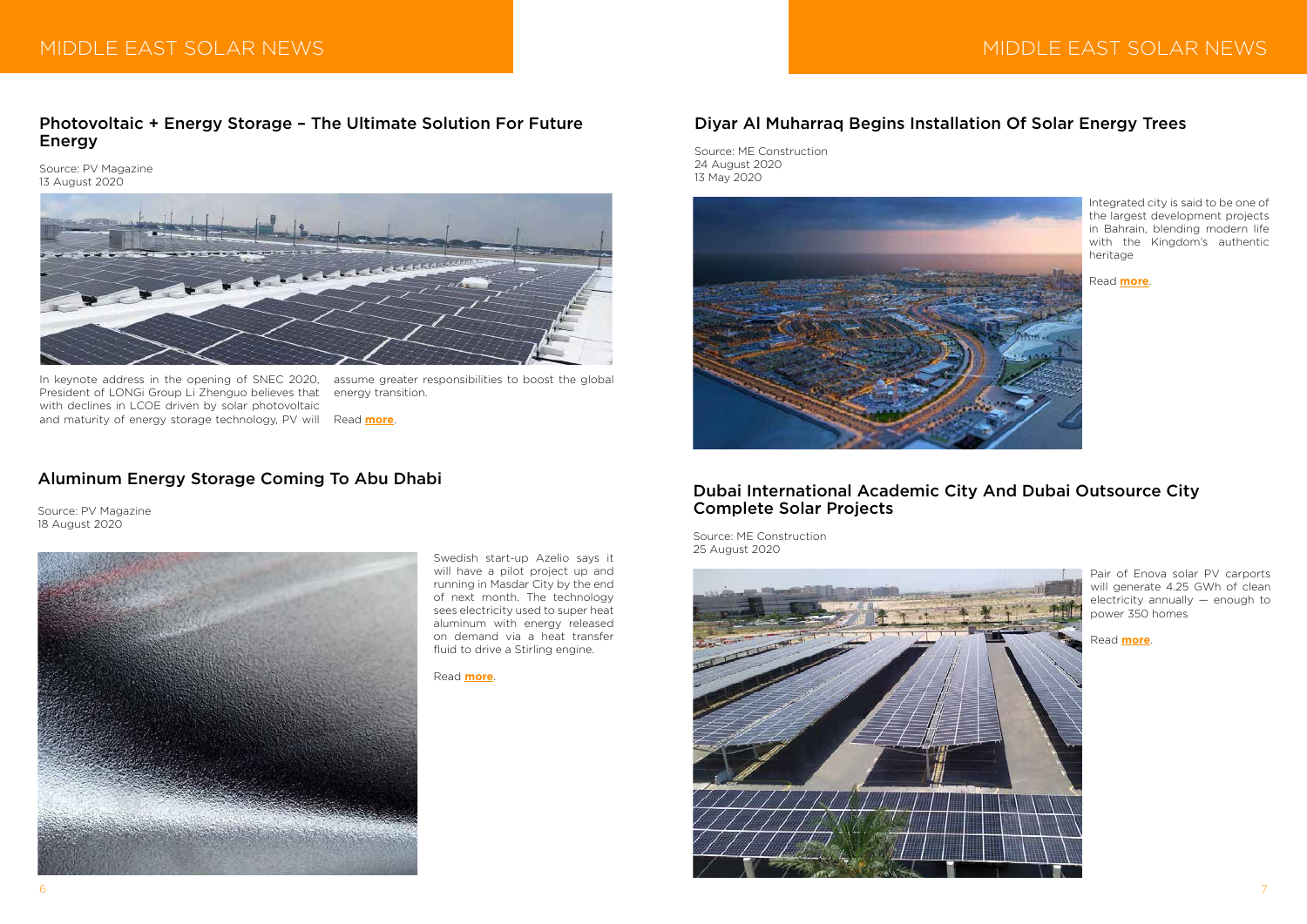# WHO'S WHO SAN INTERNATIONAL CONTROL IN THE SERVICE OF SHARE YOUR SUCCESS



#### **1. What is your role at PVH and how would you describe your job?**

Since 2016 when I joined Grupo Gransolar as Middle East Managing Director I have been responsible for the establishment of the company's affiliates in the region and the development of a reliable project portfolio, ensuring client satisfaction in all of them.

Since then, the company and the team have successfully completed our first project in the region and our largest one single-site project for the company, 800 MWp, and in total, over the past 3 years, PV Hardware (PVH) has supplied 2 GWp of solar tracking systems in the region, including Egypt, Jordan, United Arab Emirates among others.

Due to the success and good performance of the team currently coming from the Middle East, we are also managing Eastern Europe, and have established a hub of qualified technicians who are attending PVH's assembly and commissioning quality inspections worldwide in countries such as Australia, South Africa, Nigeria, apart from the Gulf Region countries.

The work is culturally challenging due to the diversity of our clients and requires adapting to the different needs and expectations of each one. However, the successful growth and sustainable settlement of PVH in the region keeps all members of our team motivated to continue working hard.

#### **2. How did you start your journey in the solar industry?**

It is indeed a very good question. I will always



**Mr Javier de la Cruz** Managing Director – Middle East PVH

remember August 2017, when I was working for a small company in Spain designing and installing heating and photovoltaic rooftop solar systems and one day I receive two phone calls from two big companies with very different vacancy requirements as per my profile. The first company was a consulting firm that offered me to join its international financial team with worldwide presence, and the second was a vertically integrated company, specialized in photovoltaic solar energy based in Spain, which aimed to expand its renewable business activity outside the country.

For me this is one of those moments in your life in which you realize of how decisions define your life and your future events.

I have always felt myself to do something for others and, indeed, renewable energy is, as per my engineer background, the space where I felt and I have always felt really motivated to give all I have. So you can imagine what was my choice, I joined the solar PV company to get immerse into the renewable sector which back in 2007 everyone was talking about but it was not such a huge industry as today. I have never regretted this decision which has driven me and given me the opportunity to work in permanent positions on four continents over the last 10 years, and I really hope that this adventure continues for many years.

Since I started working on large-scale projects in the renewable energy sector in 2017, I have been involved in several business units including business development, project finance, construction, operation, and maintenance. I feel very lucky to have the opportunity to explore each of the processes to bring a project to the ground and currently deploy all this knowledge in the Middle East.

#### **3. What is your most memorable moment in Solar?**

There are two memorable moments in Solar in my life.

The first one was the successful achievement of financial closure of Ilanga I project in South Africa in 2015, while I was still working with my earlier employer. It was something memorable after more than one-year contract negotiations, condition precedents follow up and fulfillment check and a memorable consortium where financial institutions and technical members were altogether joined with one single target: achieving the financial closure of the project prior to the deadline.

The second was the signing in 2016 of the 800 MWp project for which we have supplied solar tracking systems and services in Dubai (UAE), and which we have successfully completed without delay. This project has allowed PVH to position itself as a leading player and continue to grow and strengthen its position in the region. In the near future, we will establish a company in the Kingdom of Saudi Arabia with a local Saudi partner to embrace our long-term commitment in the Middle East.

#### SirajPower Extends Its Solar Operations And Maintenance Beyond Its Portfolio For The Solar Sector In The Middle East



Trina Solar Co Ltd, a world's leader in solar technology manufacturing, has announced that it has signed an investment cooperation agreement with the Management Committee of Yancheng Economic and Technological Development Zone in Jiangsu

Trina Solar to Add 10GW in Annual Production Capacity of Ultra-High-Efficient 210mm Solar Cells

# **Trinasolar**

# 10GW 210mm cells will be used in the Trina Solar Vertex 600W+

province to expand its manufacturing capacity of 210mm solar cells.

Read **[more](http://www.mesia.com/2020/09/05/trina-solar-to-add-10gw-in-annual-production-capacity-of-ultra-high-efficient-210mm-solar-cells/)**.

SirajPower, UAE's leading distributed solar energy provider, today announced that it has started to provide operation and maintenance (O&M) services to all solar plant owners in the region beyond its owned portfolio. Through its O&M services, SirajPower will handle the operation, cleaning, and maintenance of solar systems allowing clients and plant owners to focus on their core business. The move also comes as SirajPower continues to champion the commercial, industrial and residential sectors (solar rooftop and carports) thanks to the strong and extensive solar experience built for nearly half a decade.

Read **[more](http://www.mesia.com/2020/09/05/sirajpower-extends-its-solar-operations-and-maintenance-beyond-its-portfolio-for-the-solar-sector-in-the-middle-east/)**.